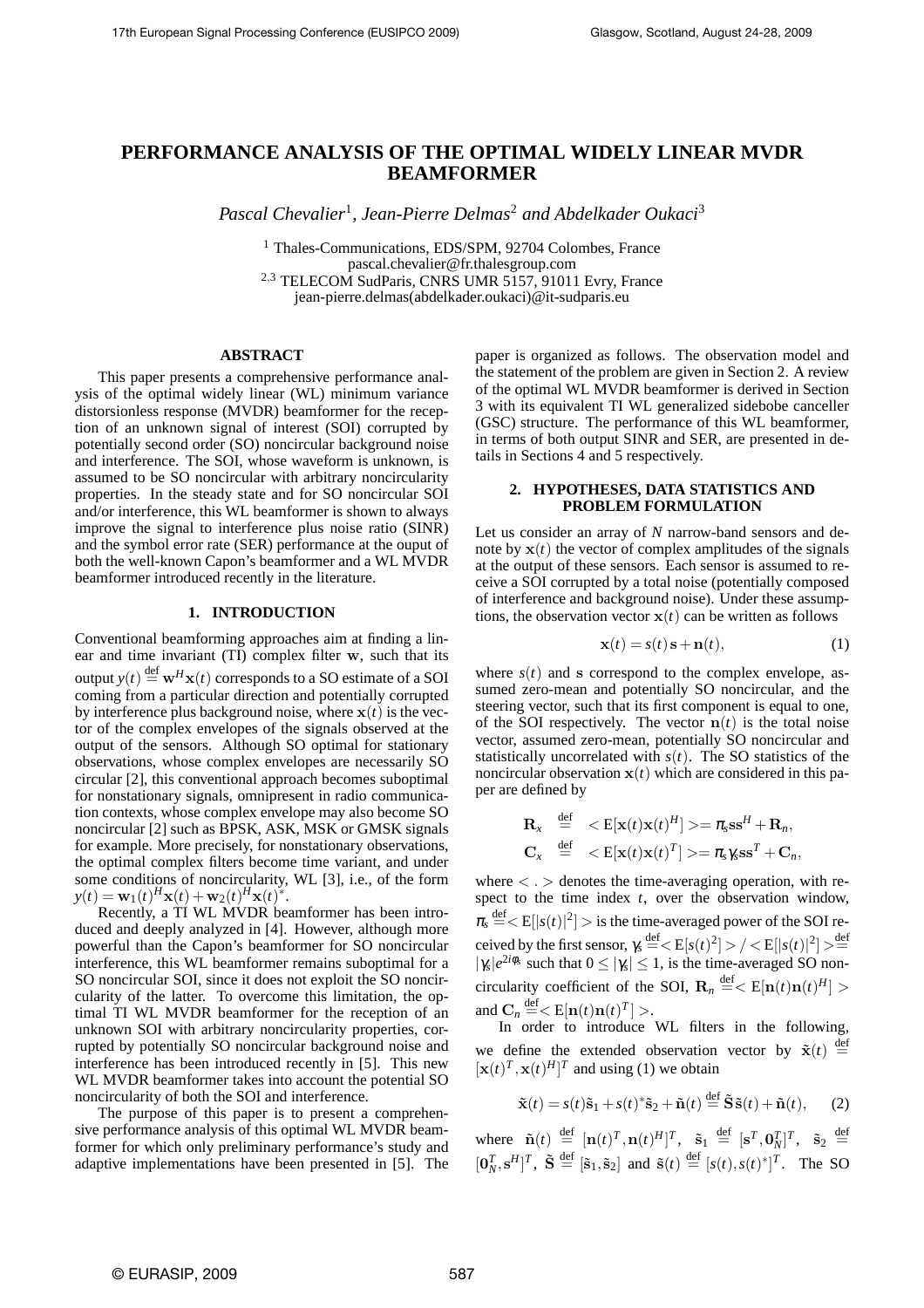statistics of  $\tilde{\mathbf{x}}(t)$  considered in this paper correspond to the time-averaged matrix  $\mathbf{R}_{\tilde{x}} \stackrel{\text{def}}{=} < E[\tilde{\mathbf{x}}(t)\tilde{\mathbf{x}}(t)^{H}] >$  given, under the previous assumptions, by  $\dot{\mathbf{R}}_{\tilde{x}} = \dot{\tilde{\mathbf{S}}} \dot{\mathbf{R}}_{\tilde{s}} \tilde{\mathbf{S}}^H + \mathbf{R}_{\tilde{n}}$  where  $\mathbf{R}_{\tilde{s}} \stackrel{\text{def}}{=} \langle E[\tilde{\mathbf{s}}(t)\tilde{\mathbf{s}}(t)^H] \rangle$  and  $\mathbf{R}_{\tilde{n}} \stackrel{\text{def}}{=} \langle E[\tilde{\mathbf{n}}(t)\tilde{\mathbf{n}}(t)^H] \rangle$  can be written as

$$
\mathbf{R}_{\tilde{n}} = \left( \begin{array}{cc} \mathbf{R}_n & \mathbf{C}_n \\ \mathbf{C}_n^* & \mathbf{R}_n^* \end{array} \right). \tag{3}
$$

We consider a TI WL spatial filter  $\widetilde{\mathbf{w}} \stackrel{\text{def}}{=} [\mathbf{w}_1^T, \mathbf{w}_2^T]^T$  whose output is defined by

$$
y(t) = \widetilde{\mathbf{w}}^H \widetilde{\mathbf{x}}(t) = s(t) \widetilde{\mathbf{w}}^H \widetilde{\mathbf{s}}_1 + s(t)^* \widetilde{\mathbf{w}}^H \widetilde{\mathbf{s}}_2 + \widetilde{\mathbf{w}}^H \widetilde{\mathbf{n}}(t). \tag{4}
$$

The problem is then to find the TI WL MVDR spatial filter  $\widetilde{w}$ which generates the best SO estimate of the SOI  $s(t)$ , whose waveform and content are unknown.

## **3. OPTIMAL WL MVDR BEAMFORMERS**

### **3.1 Optimal WL beamformer not taking into account SOI noncircularity**

When <sup>γ</sup>*<sup>s</sup>* is unknown, a first philosophy is to built a WL MVDR beamformer which does not require the knowledge or the estimation of this coefficient. An efficient way to generate, in the output  $y(t)$ , a non-null SOI without any distortion whatever the correlation between  $s(t)$  and  $s(t)^*$ , is to minimize the time-averaged output power  $\widetilde{\mathbf{w}}^H \mathbf{R}_{\tilde{x}} \widetilde{\mathbf{w}}$  under the constraints:

$$
\widetilde{\mathbf{w}}^H \widetilde{\mathbf{s}}_1 = 1
$$
 and  $\widetilde{\mathbf{w}}^H \widetilde{\mathbf{s}}_2 = 0$ .

The TI WL filter solution to this problem is the so-called WL MVDR<sub>1</sub> beamformer introduced and analyzed in [4] and defined by

$$
\widetilde{\mathbf{w}}_{MVDR_1} = \mathbf{R}_{\widetilde{x}}^{-1} \widetilde{\mathbf{S}} [\widetilde{\mathbf{S}}^H \mathbf{R}_{\widetilde{x}}^{-1} \widetilde{\mathbf{S}}]^{-1} \mathbf{f},
$$

with  $f \stackrel{\text{def}}{=} [1,0]^T$ . For a SO circular noise vector **n**(t), this WL beamformer reduces to the well-known Capon's MVDR beamformer defined by

$$
\mathbf{w}_{\text{Capon}} \stackrel{\text{def}}{=} \left(\mathbf{s}^H \mathbf{R}_x^{-1} \mathbf{s}\right)^{-1} \mathbf{R}_x^{-1} \mathbf{s}.\tag{5}
$$

In the presence of SO noncircular interference sources, the WL  $MVDR<sub>1</sub>$  beamformer outperforms the performance of the Capon's beamformer. It is also able to process more sources than the latter in the presence of at least two rectilinear interferers. But this  $WL MVDR<sub>1</sub>$  beamformer does not exploit the potential SO noncircularity of the SOI. To overcome this limitation, a new WL MVDR beamformer which takes into account the potential SO noncircularity of the SOI and which is presented in Section 3.2, has been introduced in [5].

### **3.2 Optimal WL beamformer taking into account SOI noncircularity**

For  $\gamma_s \neq 0$ ,  $s(t)^*$  is correlated with  $s(t)$  and contains both a SOI and an interference component. Using an orthogonal decomposition in the Hilbert space of random processes having a finite time-averaged power and fitted with the inner product  $(u(t), v(t)) \stackrel{\text{def}}{=} \lt E[u(t)v(t)^*] >$ , we obtain:

$$
s(t)^{*} = \gamma_{s}^{*} s(t) + [\pi_{s}(1-|\gamma_{s}|^{2})]^{1/2} s'(t), \qquad (6)
$$

with  $\langle E[s(t)s'(t)^*] \rangle = 0$  and  $\langle E[|s'(t)|^2] \rangle = 1$ . Decomposition (6) shows that, for a given time-averaged useful input

power  $\pi_s$ , the time-averaged power of the desired signal component of  $s(t)^*$  is equal to  $\pi_s |\gamma_s|^2$  and increases with  $|\gamma_s|$ . In particular for a rectilinear SOI for the receiver (BPSK, ASK),  $\gamma_s = e^{2i\phi_s}$ ,  $s(t)^* = e^{-2i\phi_s} s(t)$  and  $s(t)^*$  totally corresponds to the SOI, whereas for a SO circular SOI (e.g., QPSK), <sup>γ</sup>*<sup>s</sup>* = 0,  $s(t)^* = \pi_s^{1/2} s'(t)$ , and  $s(t)^*$  totally corresponds to an interference for the SOI. Using  $(6)$  in  $(2)$ ,  $\tilde{\mathbf{x}}(t)$  can be written as

$$
\tilde{\mathbf{x}}(t) = s(t) \underbrace{(\tilde{\mathbf{s}}_1 + \gamma_s^* \tilde{\mathbf{s}}_2)}_{\tilde{\mathbf{s}}_\gamma} + \underbrace{s'(t) [\pi_s (1 - |\gamma_s|^2)]^{1/2} \tilde{\mathbf{s}}_2 + \tilde{\mathbf{n}}(t)}_{\tilde{\mathbf{n}}_\gamma(t)}
$$
\n
$$
\stackrel{\text{def}}{=} s(t) \tilde{\mathbf{s}}_\gamma + \tilde{\mathbf{n}}_\gamma(t) \tag{7}
$$

where  $\tilde{\mathbf{s}}_{\gamma}$  and  $\tilde{\mathbf{n}}_{\gamma}(t)$  are the equivalent extended steering vector of the SOI, which now depends on <sup>γ</sup>*<sup>s</sup>* , and the global noise vector respectively for the extended observation vector  $\tilde{\mathbf{x}}(t)$ . Using  $(7)$  into  $(4)$ , we finally obtain

$$
y(t) = \widetilde{\mathbf{w}}^H \widetilde{\mathbf{x}}(t) = s(t) \widetilde{\mathbf{w}}^H \widetilde{\mathbf{s}}_{\gamma} + \widetilde{\mathbf{w}}^H \widetilde{\mathbf{n}}_{\gamma}(t). \tag{8}
$$

From decomposition (8), we deduce that the optimal WL MVDR beamformer, which optimally exploits the parameters s and  $\gamma_s$ , corresponds to the WL filter  $\widetilde{\mathbf{w}}$  which mini-<br>mixes the time systemed output nowes  $\widetilde{\mathbf{w}}_t \mathbf{D} \widetilde{\mathbf{w}}_t$  under the mizes the time-averaged output power  $\widetilde{\mathbf{w}}^H \mathbf{R}_{\tilde{x}} \widetilde{\mathbf{w}}$ , under the following constraint: following constraint:

$$
\widetilde{\mathbf{w}}^H \widetilde{\mathbf{s}}_{\gamma} = 1. \tag{9}
$$

This WL MVDR beamformer, called  $MVDR<sub>2</sub>$  in the following, is defined by

$$
\widetilde{\mathbf{w}}_{MVDR_2} \stackrel{\text{def}}{=} [\widetilde{\mathbf{s}}_{{\gamma}}^H \mathbf{R}_{\widetilde{\mathbf{x}}}^{-1} \widetilde{\mathbf{s}}_{{\gamma}}]^{-1} \mathbf{R}_{\widetilde{\mathbf{x}}}^{-1} \widetilde{\mathbf{s}}_{{\gamma}} = [\widetilde{\mathbf{s}}_{{\gamma}}^H \mathbf{R}_{\widetilde{n}_{{\gamma}}}^{-1} \widetilde{\mathbf{s}}_{{\gamma}}]^{-1} \mathbf{R}_{\widetilde{n}_{{\gamma}}}^{-1} \widetilde{\mathbf{s}}_{{\gamma}},
$$
\n(10)

where the time-averaged first correlation matrix  $\mathbf{R}_{\tilde{n}_{\gamma}}$  of  $\tilde{\mathbf{n}}_{\gamma}(t)$ can be written from (7) as

$$
\mathbf{R}_{\tilde{n}_{\gamma}} = [\pi_{s}(1 - |\gamma_{s}|^{2})] \tilde{\mathbf{s}}_{2} \tilde{\mathbf{s}}_{2}^{H} + \mathbf{R}_{\tilde{n}}.
$$
 (11)

We verify that the beamformer  $\widetilde{w}_{MVDR_2}$  fits the Capon's<br>heamformer (5) when both the SOI and the total poise are beamformer (5) when both the SOI and the total noise are SO circular ( $\gamma_s = 0$ ,  $C_n = 0$ ). Equation (8) clearly displays the SOI and the global noise uncorrelated parts of  $y(t)$ . It is then straightforward to introduce the SINR at the output of a WL filter  $\widetilde{\mathbf{w}}$  defined by

$$
\text{SINR}[\widetilde{\mathbf{w}}] \stackrel{\text{def}}{=} \frac{\pi_s |\widetilde{\mathbf{w}}^H \widetilde{\mathbf{s}}_\gamma|^2}{\widetilde{\mathbf{w}}^H \mathbf{R}_{\widetilde{n}_\gamma} \widetilde{\mathbf{w}}},\tag{12}
$$

and to prove that  $\widetilde{w}_{MVDR}$ , maximizes this SINR and is also proportional to  $\widetilde{w}_{MMSE}$  which minimizes the mean square error

$$
\text{MSE}[\widetilde{\mathbf{w}}] \stackrel{\text{def}}{=} \langle \mathbf{E}[|s(t) - \widetilde{\mathbf{w}}^H \widetilde{\mathbf{x}}(t)|^2] \rangle. \tag{13}
$$

### **3.3 Equivalent TI WL GSC structure**

It can be easily verified that the WL beamformer  $MVDR<sub>2</sub>$ has an equivalent WL GSC structure [6] depicted on Fig.1.  $\widetilde{w}_0$  is a deterministic WL spatial filter such that  $\widetilde{w}_0^H \widetilde{s}_{\gamma} =$ 1, whose output is given by  $y_0(t) = \tilde{w}_0^H \tilde{x}(t)$ . B<sup>H</sup> is full rank  $(2N - 1) \times 2N$  blocking matrix verifying  $B^H \tilde{s}_{\gamma} = 0$ , whose output  $\mathbf{B}^H \tilde{\mathbf{x}}$  corresponds to the vector  $\tilde{\mathbf{z}}(t)$ .  $\tilde{\mathbf{w}}_a$  is a WL spatial filter which generates the output  $y_a(t) = \tilde{w}_a^H \tilde{z}(t)$ and which minimizes the time-averaged power of the output  $y(t) = y_0(t) - y_a(t)$ .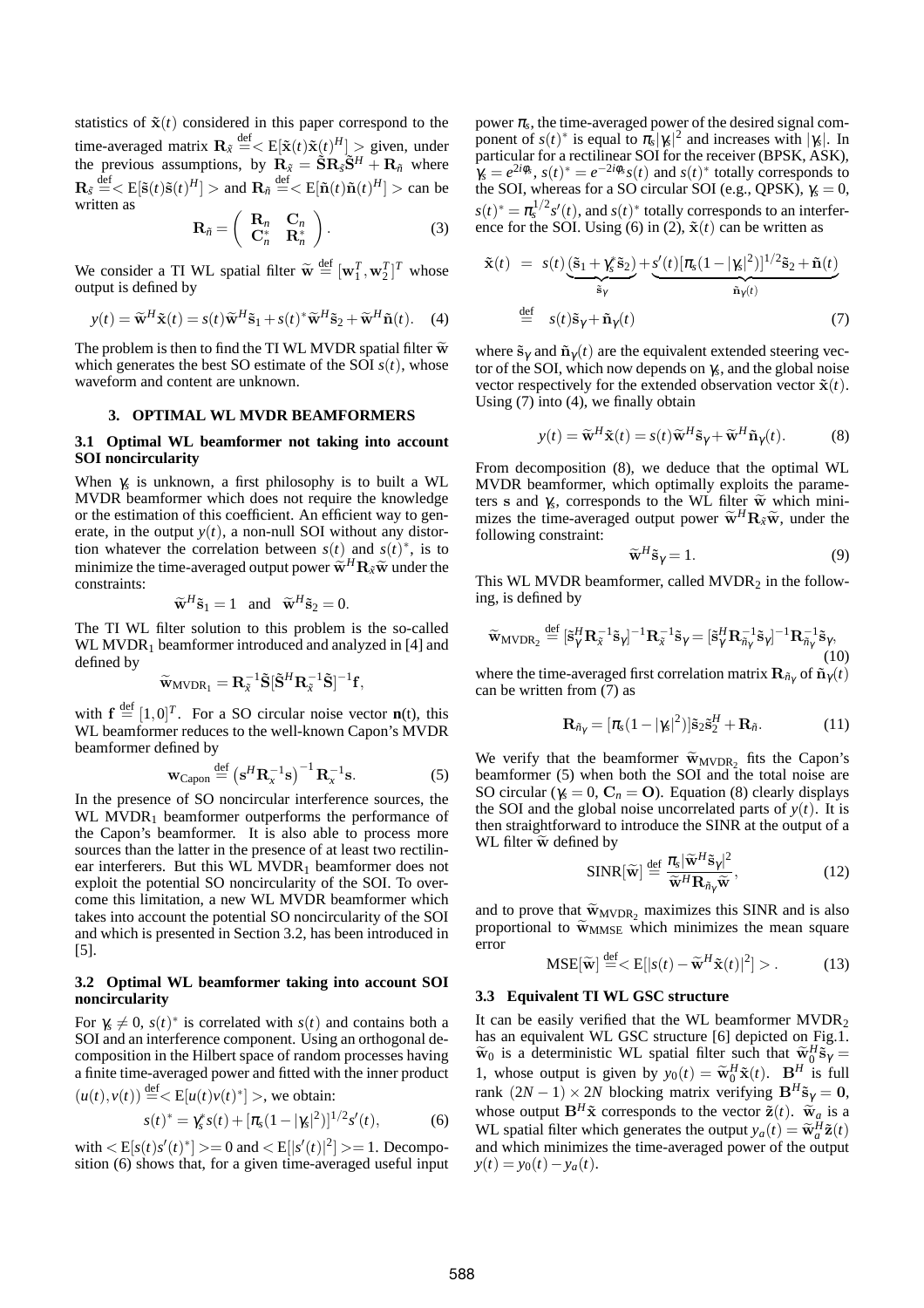

Fig.1 Equivalent WL MVDR<sub>2</sub> GSC structure.

## **4. SINR PERFORMANCE ANALYSIS**

### **4.1 General SINR analysis**

For a given source scenario, it is easy to compare the SINR at the output of the Capon,  $MVDR_1$  and  $MVDR_2$  beamformers without any particular computations. Indeed,  $w_{Capon}$ ,  $\widetilde{w}_{MVDR_1}$  and  $\widetilde{w}_{MVDR_2}$ , all minimize the time-averaged output power  $\widetilde{\mathbf{w}}^H \mathbf{R}_{\tilde{x}} \widetilde{\mathbf{w}}$  but under different constraints that satisfy

$$
\{\widetilde{\mathbf{w}} = [\mathbf{w}_1^T, \mathbf{0}_N^T]^T; \mathbf{w}_1^H \mathbf{s} = 1\}
$$
  
\n
$$
\subset \{\widetilde{\mathbf{w}}; \widetilde{\mathbf{w}}^H \widetilde{\mathbf{s}}_1 = 1 \text{ and } \widetilde{\mathbf{w}}^H \widetilde{\mathbf{s}}_2 = 0\} \subset \{\widetilde{\mathbf{w}}; \widetilde{\mathbf{w}}^H \widetilde{\mathbf{s}}_\gamma = 1\}.
$$

Consequently, the inclusion principle implies that generally

$$
SINR_{Capon} \leq SINR_{MVDR_1} \leq SINR_{MVDR_2}.\tag{14}
$$

Let us now analyze the variation of  $SINR_{MVDR}$ , with respect to  $\gamma_s$ . Using  $\widetilde{\mathbf{w}} = \widetilde{\mathbf{w}}_{MVDR_2}$  defined by (10), in (12), the SINR at the output of the MYDP, heaveformer is given by at the output of the  $MVDR<sub>2</sub>$  beamformer is given by

$$
SINR_{MVDR_2} = \pi_s \tilde{\mathbf{s}}^H_\gamma \mathbf{R}_{n_\gamma}^{-1} \tilde{\mathbf{s}}_\gamma.
$$
 (15)

From (3),  $\mathbf{R}_{\tilde{n}}^{-1}$  can be written as

$$
\mathbf{R}_{\bar{n}}^{-1} = \begin{pmatrix} \mathbf{A} & \mathbf{D} \\ \mathbf{D}^* & \mathbf{A}^* \end{pmatrix} \text{ with } \begin{matrix} \mathbf{A} = (\mathbf{R}_n - \mathbf{C}_n \mathbf{R}_n^{* - 1} \mathbf{C}_n^*)^{-1} \\ \mathbf{D} = -\mathbf{A} \mathbf{C}_n \mathbf{R}_n^{* - 1}. \end{matrix}
$$
  
Then, applying the Inversion Lemma to (11) and substituting

the previous expressions into (15), we obtain after simple algebraic manipulations

$$
\begin{array}{rcl}\n\text{SINR}_{\text{MVDR}_2} &=& \pi_s \left( \mathbf{s}^H \mathbf{A} \mathbf{s} (1+|\gamma_s|^2) + 2 \Re(\gamma_s^* \mathbf{s}^H \mathbf{D} \mathbf{s}^*) \right. \\
& & \quad - \frac{|\mathbf{s}^H \mathbf{D} \mathbf{s}^* + \gamma_s \mathbf{s}^H \mathbf{A} \mathbf{s}|^2}{[\pi_s (1-|\gamma_s|^2)]^{-1} + \mathbf{s}^H \mathbf{A} \mathbf{s}} \bigg) \,.\n\end{array} \tag{16}
$$

For a SO circular SOI ( $\gamma_s = 0$ ), (16) gives

$$
\text{SINR}_{\text{MVDR}_2} = \pi_s \left( \mathbf{s}^H \mathbf{A} \mathbf{s} - \frac{|\mathbf{s}^H \mathbf{D} \mathbf{s}^*|}{\pi_s^{-1} + \mathbf{s}^H \mathbf{A} \mathbf{s}} \right),
$$

which has been given for the first time in [7] with the MMSE criterion, which is always greater than  $SINR<sub>MVDR<sub>1</sub></sub>$  [4] and which tends to  $SINR_{MVDR_1}$  when  $\pi_s s^H \mathbf{A} s \gg 1$ .

For a rectilinear SOI  $(|\gamma_s| = 1)$ , (16) gives

$$
\begin{array}{rcl}\n\text{SINR}_{\text{MVDR}_2} &=& 2\pi_s \left( \mathbf{s}^H \mathbf{A} \mathbf{s} + \Re(e^{-2i\phi_s} \mathbf{s}^H \mathbf{D} \mathbf{s}^*) \right) \\
&=& 2\pi_s \left( \mathbf{s}^H \mathbf{A} \mathbf{s} - |\mathbf{s}^H \mathbf{D} \mathbf{s}^*| \cos(2\phi) \right)\n\end{array}
$$

where  $2\phi \stackrel{\text{def}}{=} \phi_{ds} - 2\phi_s + \pi$  with  $\phi_{ds} \stackrel{\text{def}}{=} \text{Arg}(d_s)$ , with  $d_s \stackrel{\text{def}}{=}$ s<sup>*H*</sup>Ds<sup>∗</sup>. This expression corresponds to the SINR at the output of the optimal receiver analyzed in [8].

For arbitrary values of  $|\gamma_s|$ , two cases must by distinguished:

If  $d_s = 0$ , which occurs in particular for a SO circular total noise  $(C_n = 0)$  or when  $s^*$  is in the kernel of **D**, it is straightforward to prove from  $(16)$  that  $SINR<sub>MVDR<sub>2</sub></sub>$  is an increasing function of  $|\gamma_s|$ . The minimal value of SINR<sub>MVDR<sub>2</sub></sub>

obtained for  $\gamma_s = 0$  corresponds to  $\pi_s s^H \mathbf{R}_n^{-1} s = \text{SINR}_{\text{Capon}}$ , whereas its maximal value is obtained for  $|\gamma_s| = 1$  and corresponds to  $2\pi_s s^H \mathbf{R}_n^{-1} \mathbf{s} = 2\text{SINR}_{\text{Capon}}.$ 

Now if  $d_s \neq 0$ , which occurs for a SO noncircular total noise ( $C_n \neq 0$ ) provided that s<sup>\*</sup> is not in the kernel of D, the variation study of  $SINR_{MVDR_2}$  with  $|\gamma_s|$  is more intricate. We can prove that  $SINR<sub>MVDR<sub>2</sub></sub>$  is an increasing function of  $|\gamma_s|$  for  $\cos(2\phi) \le 0$ , whereas for  $\cos(2\phi) > 0$ , there exists a value of  $|\gamma_s|$  noted  $|\gamma_{s,min}|$ , such that  $\text{SINR}_{\text{MVDR}_2}$  decreases  $f \circ f$   $0 \leq |\gamma_s| \leq |\gamma_{s,min}|$  and increases for  $|\gamma_{s,min}| \leq |\gamma_s| \leq 1$ . This shows in this case the existence of a parameter  $0 < |\gamma_{s,min}| < 1$ which minimizes  $SINR_{MVDR_2}$ .

### **4.2 SINR for one interference source**

In the presence of a single interference source,

$$
\mathbf{R}_n = \pi_1 \mathbf{j}_1 \mathbf{j}_1^H + \eta_2 \mathbf{I} \quad \text{and} \quad \mathbf{C}_n = \pi_1 \gamma_1 \mathbf{j}_1 \mathbf{j}_1^T,
$$

where  $\gamma_1 \stackrel{\text{def}}{=} |\gamma_1|e^{2i\phi_1}$  is the time-averaged SO noncircularity coefficient of the interference. Then,  $SINR<sub>MVDR2</sub>$  can be computed and compared with the SINR at the output of the Capon and  $MVDR<sub>1</sub>$  beamformers.

*4.2.1 Case of a rectilinear SOI* ( $|\gamma_s| = 1$ ) *and a strong interference*

For a rectilinear SOI and a rectilinear interference which is assumed to be strong (i.e.,  $\varepsilon_1 \stackrel{\text{def}}{=} (\mathbf{j}_1^H \mathbf{j}_1) \pi_1 / \eta_2 \gg 1$ ),  $SINR_{MVDR_2}$  becomes

$$
SINR_{MVDR_2} \approx 2\varepsilon_s \left(1 - |\alpha_{1s}|^2 \cos^2(\phi)\right), \tag{17}
$$

whereas  $SINR_{Capon}$  and  $SINR_{MVDR_1}$  are given by

$$
\text{SINR}_{\text{Capon}} \quad \approx \quad \varepsilon_{s} \left( 1 - |\alpha_{1s}|^2 \right), \ \ |\alpha_{1s}| \neq 1 \tag{18}
$$

$$
\text{SINR}_{\text{MVDR}_1} \quad \approx \quad \varepsilon_s \left(1 - \frac{|\alpha_{1s}|^2}{2 - |\alpha_{1s}|^2}\right), \ \ |\alpha_{1s}| \neq 1. \tag{19}
$$

In these expressions  $\varepsilon_s \stackrel{\text{def}}{=} (s^H s) \pi_s / \eta_2$  and  $\alpha_{1s} \stackrel{\text{def}}{=}$  $\mathbf{j}_1^H \mathbf{s} / (\mathbf{j}_1^H \mathbf{j}_1)^{1/2} (\mathbf{s}^H \mathbf{s})^{1/2}$ . Expression (17), which has been obtained in [8], shows in this case that the MVDR<sub>2</sub> beamformer discriminates sources by both direction of arrival (DOA) (for  $N > 1$ ) and phase, allowing in particular single antenna interference cancellation (SAIC), contrary to the Capon and  $MVDR<sub>1</sub>$  beamformer which can discriminate sources only by the DOA (for  $N > 1$ ).

For rectilinear SOI and a strong non rectilinear interference, provided  $|\alpha_{1s}| \neq 1$ , SINR<sub>MVDR<sub>1</sub></sub>  $\approx$  SINR<sub>Capon</sub> given by (18), whereas  $SINR_{MVDR_2} \approx 2 SINR_{Capon}$ . In this case,  $SINR<sub>MVDR<sub>2</sub></sub>$  is twice the SINR at the output of Capon and  $MVDR<sub>1</sub>$  beamformers due to the exploitation of the noncircularity of the SOI.

*4.2.2 Case of a non rectilinear SOI* ( $|\gamma_s| \neq 1$ ) *and a strong interference*

For a non rectilinear SOI and a strong rectilinear interference,  $SINR_{Capon}$  and  $SINR_{MVDR_1}$  are still given by (18) and (19) respectively, whereas  $SINR_{MVDR_2}$  becomes

$$
\begin{aligned} \text{SINR}_{\text{MVDR}_2} &\approx \varepsilon_s \left( [(2-|\alpha_{1s}^2|)(1+|\gamma_s^2|)+2\varepsilon_s(1-|\alpha_{1s}^2|)(1-|\gamma_s^2|) \right. \\ &\left. -2|\alpha_{1s}|^2|\gamma_s|\cos(2\phi)]/[2+\varepsilon_s(2-|\alpha_{1s}^2|)(1-|\gamma_s^2|)] \right) \end{aligned}
$$

for arbitrary  $\alpha_{1s}$ . In particular for a strong  $(\varepsilon_s \gg 1)$  circular SOI ( $\gamma_s = 0$ ), SINR<sub>MVDR<sub>2</sub></sub>  $\approx 1$  for  $|\alpha_{1s}| = 1$ , whereas  $SINR_{MVDR_2} \approx SINR_{MVDR_1}$  for  $|\alpha_{1s}| \neq 1$  given by (19).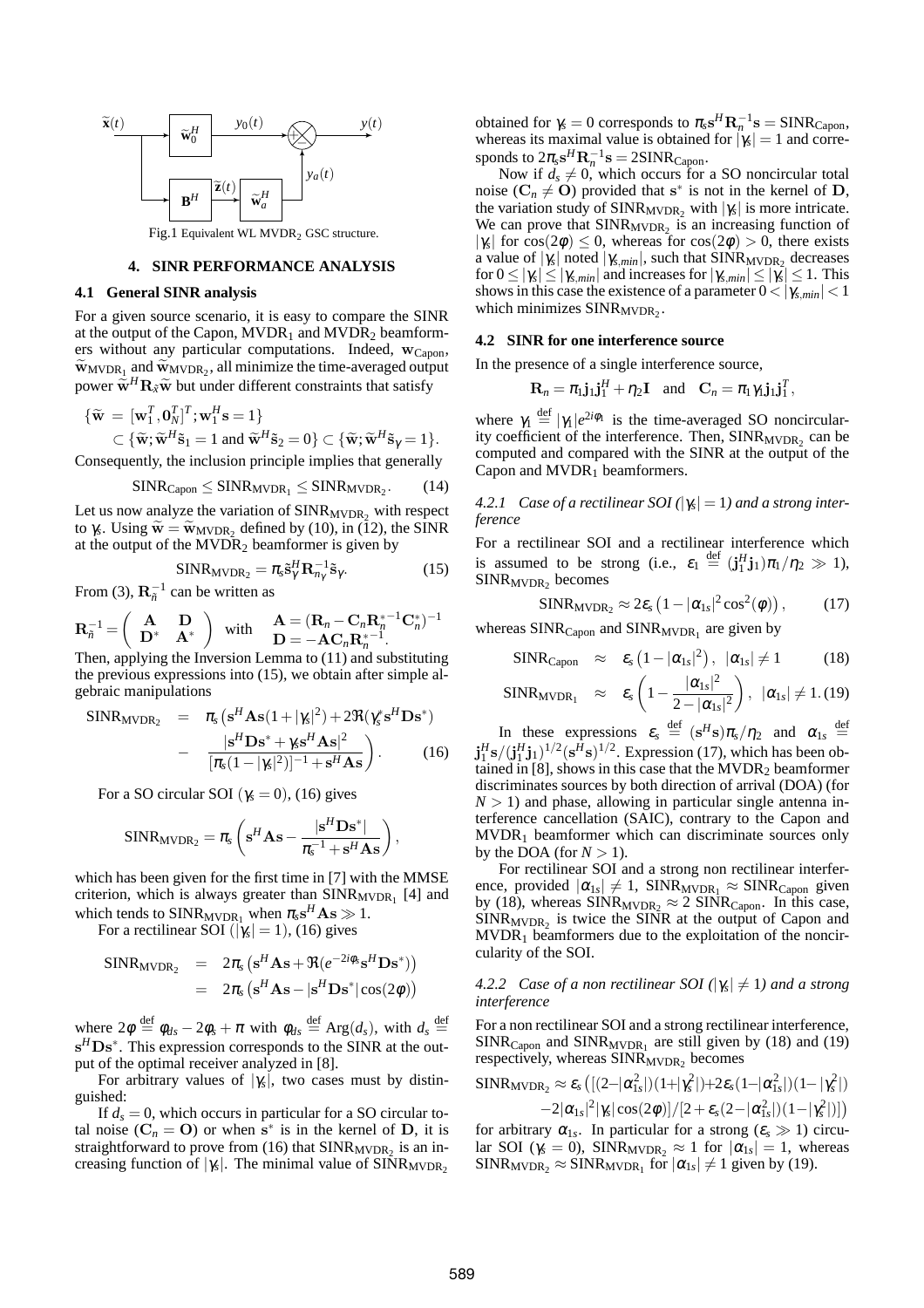Finally, for a non rectilinear SOI and a strong non rectilinear interference  $SINR_{MVDR_1} \approx SINR_{Capon}$  given by (18), whereas  $SINR_{MVDR_2}$  is given by

 $\text{SINR}_{\text{MVDR}_2}$   $\approx$  $\sqrt{ }$  $1+\frac{|\gamma_s|}{1+\gamma(1+|s_1|^2)}$  $|\gamma_s|^2$ 1+ $\varepsilon_s(1-|\gamma_s|^2)(1-|\alpha_{1s}|^2)$  $\overline{ }$  $SINR_{Capon}$ , for  $|\alpha_{1s}|\neq 1$ . In this case SINR<sub>MVDR<sub>2</sub></sub> is an increasing function of  $|\gamma_s|$  varying from SINR<sub>Capon</sub> obtained for a circular SOI to 2 SINR<sub>Capon</sub> obtained for a rectilinear SOI.

### *4.2.3 Illustrations*

To illustrate the previous results, we consider that an array of  $N = 2$  omnidirectional sensors, equispaced half a wavelength apart, receives a SOI, an interference and a background noise, whose DOAs are equal to  $\pi/3$  and  $\pi/2$  respectively and such that  $\pi_s/\eta_2 = 10$  dB and  $\pi_1/\eta_2 = 20$  dB. Note that for a single interference,  $2\phi = 2(\phi_1 - \phi_s - \phi_{1s}),$ where  $\phi_{1s}$  is phase argument of  $\alpha_{1s}$ , which means that  $\phi$  corresponds to the phase diversity between the interference and the SOI for the considered array. Under these assumptions, Fig.2 (a) and 2 (b) show the variations of  $SINR_{Capon}$ ,  $SINR_{MVDR_1}$  and  $SINR_{MVDR_2}$  as a function of |*γ<sub>s</sub>*| for  $\phi = 6\pi/15 \left(\cos(2\phi) < 0\right)$  and  $\phi = \pi/15 \left(\cos(2\phi) > 0\right)$ 0) respectively, for two different values of  $|\gamma_1|$  (1 or 0.9). We note the constant values of  $SINR_{Capon}$  and  $SINR_{MVDR_1}$ as  $|\gamma_s|$  increases. We also note the increasing value of  $SINR_{MVDR_2}$  with  $|\gamma_s|$  for  $cos(2\phi) < 0$  and the existence of a value,  $0 \leq [\gamma_{s,min}] \leq 1$  of  $|\gamma_s|$ , which minimizes SINR<sub>MVDR<sub>2</sub> for cos(2 $\phi$ ) > 0. We note in both cases, the increas-</sub> ing value of  $SINR_{MVDR_1}$  and  $SINR_{MVDR_2}$  as  $|\gamma_1|$  increases.



Fig.2 SINR<sub>Capon</sub>, SINR<sub>MVDR<sub>1</sub></sub> and SINR<sub>MVDR<sub>2</sub> as a function of  $|\gamma_s|$ , (1)</sub> (MVDR<sub>2</sub>  $|\gamma_1| = 1$ ), (2) (MVDR<sub>2</sub>  $|\gamma_1| = 0.9$ ), (3) (MVDR<sub>1</sub>  $|\gamma_1| = 1$ ), (4)  $(MVDR<sub>1</sub> | \gamma<sub>1</sub>| = 0.9)$ , (5) SINR<sub>Capon</sub>.

### **4.3 SINR and MSE**

Using decomposition (4) and the general expressions (12) and (13) of the SINR and MSE, the following relation between the MSE and SINR criteria is easily proved.

$$
\text{MSE}[\widetilde{\mathbf{w}}] = \pi_s \left( |1 - \widetilde{\mathbf{w}}^H \widetilde{\mathbf{s}}_{\gamma}|^2 + \frac{|\widetilde{\mathbf{w}}^H \widetilde{\mathbf{s}}_{\gamma}|^2}{SINR[\widetilde{\mathbf{w}}]}\right)
$$

.

This relation is interesting since it shows that the WL filter  $\widetilde{\mathbf{w}}$  which minimizes MSE[ $\widetilde{\mathbf{w}}$ ] under the constraint  $\widetilde{\mathbf{w}}^H \widetilde{\mathbf{s}}_\gamma = 1$ , is also the WI filter which maximizes SIND[ $\widetilde{\mathbf{w}}^1$  under the is also the WL filter which maximizes  $SINR[\tilde{w}]$  under the same constraint, which finally corresponds to  $\widetilde{w}_{MVDR_2}$ . This shows that for  $W_1$  filters verifying constraint (0) the introshows that, for WL filters verifying constraint (9), the introduced SINR corresponds, to within a constant term, to the inverse of the MSE.

### **5. SER PERFORMANCE ANALYSIS**

In applications such as passive listening, the SOI waveform is unknown, which prevents from implementing the optimal WL receiver for demodulation purposes and which justifies the approach considered in both [4] and this paper, valid whatever the kind of SOI (digital or not). However, despite of thisfact and for a digital SOI, it is always possible to compute and to analyze the SER after demodulation from the output of Capon,  $MVDR_1$  or  $MVDR_2$  beamformer. Such an analyze allows to evaluate the pertinence of the chosen SINR criterion to optimize the reception of noncircular SOI with unknown waveform in the presence of noncircular interferences. More precisely, let us consider a linearly modulated SOI corrupted by a single linearly modulated interference and a Gaussian background noise. To simplify the analysis, we assume that the SOI and interference have common 1/2 Nyquist pulse shapes, carriers and symbol rates and furthermore are perfectly synchronized. In the absence of frequency offset, assuming an ideal symbol rate sampling so that intersymbol interference is removed at the output of a matched filter to the pulse shaped filter, the sampled observation vector at the output of this filter can be written as

$$
\mathbf{x}_{\nu}(kT) = s_k \mathbf{s} + j_k \mathbf{j}_1 + \mathbf{n}'(kT), \tag{20}
$$

where *T* is the symbol period,  $s_k = \sqrt{\pi_s} e^{i\phi_s} a_k$ ,  $j_k = \sqrt{\pi_s} e^{i\phi_1} b_k$ , as and by are the SOI and interference symbols  $\overline{\pi_1}e^{i\phi_1}b_k$ ,  $a_k$  and  $b_k$  are the SOI and interference symbols, and where  $\mathbf{n}'(kT)$  is an *N*-variate zero-mean circular Gaussian random variable with  $E(\mathbf{n}'(kT)\mathbf{n}'(kT)^{H}) = \eta_2 \mathbf{I}$ .

In order to derive simple closed-form expressions of the SER at the output of the considered beamformers, we only consider in the following, the case of equiprobable BPSK  $({-1,+1})$  and QPSK  $({\pm 1,\pm i})$  symbols for the SOI and interference source. In the case of both QPSK SOI and interference source, the  $MVDR<sub>2</sub>$  beamformer reduces to the Capon beamformer, so we only examine the SER in the three following situations: both SOI and interference source are BPSK, the SOI is BPSK and the interference source is QPSK, and the SOI is QPSK and the interference source is BPSK for which the outputs,  $y(kT) = \tilde{w}^H \tilde{x}(kT)$ , of a given WL beam-<br>former  $\tilde{w}$  are respectively given by former  $\widetilde{\mathbf{w}}$  are respectively given by

$$
y(kT) = c_s a_k + c_1^1 b_k + n_k,
$$
  
\n
$$
y(kT) = c_s a_k + c_1^2 b_k + c_1^3 b_k^* + n_k,
$$
  
\n
$$
y(kT) = c_s a_k + c_s' a_k^* + c_1^1 b_k + n_k,
$$

where  $c_s = \sqrt{\pi_s}e^{i\phi_s}$ ,  $c_1^1 = \sqrt{\pi_1}e^{i\phi_1}\widetilde{\mathbf{w}}_1^H\widetilde{\mathbf{j}}_1^H$  with  $\widetilde{\mathbf{j}}_1^H \stackrel{\text{def}}{=}$  $(\mathbf{j}_1^T, e^{-2i\phi_1}\mathbf{j}_1^H)^T, c_1^2 = \sqrt{\pi_1}e^{i\phi_1}\widetilde{\mathbf{w}}^H\widetilde{\mathbf{j}}_1$  with  $\widetilde{\mathbf{j}}_1 \stackrel{\text{def}}{=} (\mathbf{j}_1^T, \mathbf{0}_N^T)^T, c_1^3 =$  $\sqrt{\pi_1}e^{-i\phi_1}\widetilde{\mathbf{w}}^H\widetilde{\mathbf{j}}_2$  with  $\widetilde{\mathbf{j}}_2 \stackrel{\text{def}}{=} (\mathbf{0}_N^T, \mathbf{j}_1^H)^T, c_s' = \sqrt{\pi_s}e^{-i\phi_s}\widetilde{\mathbf{w}}^H\widetilde{\mathbf{s}}_2$  and  $n_k = \widetilde{\mathbf{w}}^H \widetilde{\mathbf{n}}'(kT).$